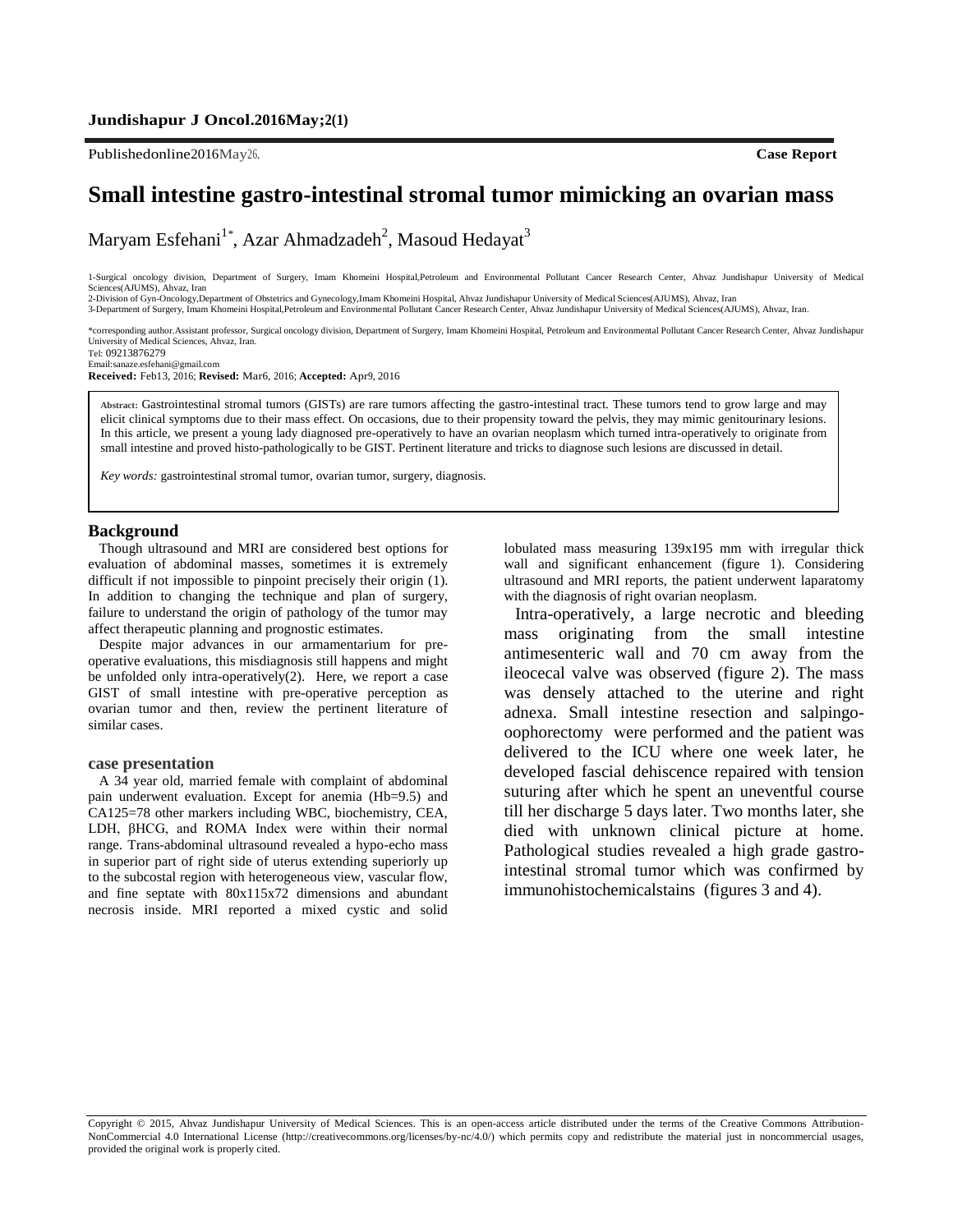

**Figure 1.** Pre-operative sagittal and axial abdomino-pelvic MRI.



**Figure 2.** Intra-operative view of the tumor and its relation to the intestine.



Figure 3. Pathological view under light microscope (Hematoxylin and Eosin stain).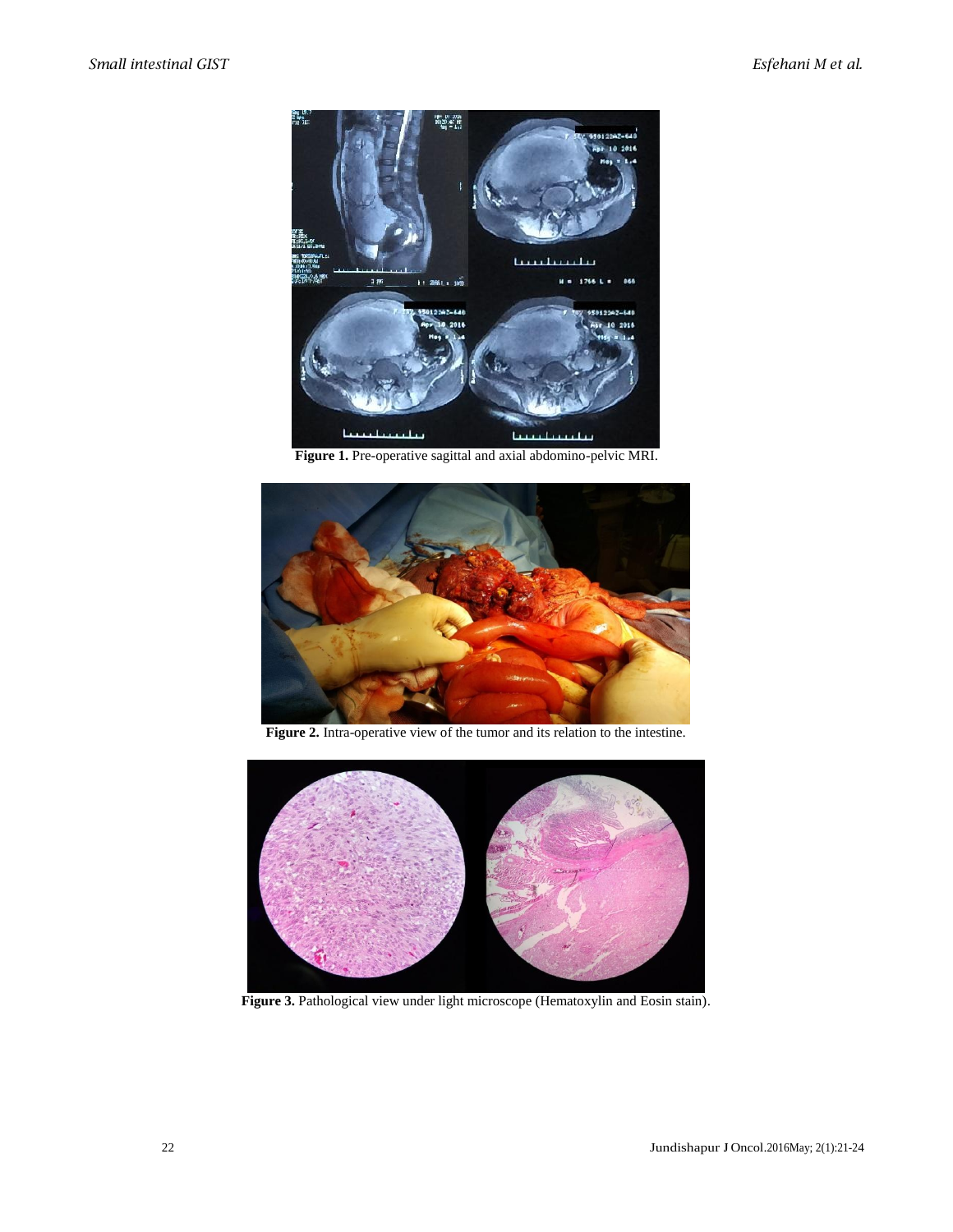

**Figure 4.** Immunohistochemistry views of pathology slides. Different stains were used for evaluation: A. CD117, B. CD34, C. Des, D. Ki 67, E. S100, F. SMA.

## **Discussion**

Gastro-intestinal stromal tumors (GISTs) are uncommon malignancies compromising less than 1% of gastrointestinal tumors (3). Also, they are seen mostly after the age of 50 (4). This rarity brings them to the bottom of differential diagnosis based on pre-operative imaging especially in young patients. Therefore, there are many cases similar to our patient where a pre-operative diagnosis of gynecological malignancy, turned out to be a GIST (5, 6).

GISTs have tendency to grow large when their origin becomes difficult to determine pre-operatively. In a report by Pinto and colleagues, two cases of GISTs were reported to be mistaken pre-operatively for uterine leiomyoma and an ovarian tumor (1).In another report by Davies, a 82 year women with a pelvic mass on MRI was diagnosed pre-operatively as an ovarian tumor which later turned to be a GIST arising from proximal jejunum (7).Again, the tumor was 18 cm in diameter which clouded pre-operative findings on MRI. This further emphasizes on pre-operative diagnosis of large abdominopelvic masses.

These tumors may exhibit homogenous pattern on imaging evaluations but when growing larger, they tend to show heterogeneous areas corresponding to areas of necrosis. This may appear as hypoechogenicity on ultrasound (8) or mixed intensity on CT-scans in an exophytic mass with ulceration (9). Fine-cut and reconstructed CT-images may help to precisely delineate the origin of the tumor, however, little experience exists with such recommendations (9).

## **Conclusion**

In conclusion, surgeons should be careful about the large pathologies found in pelvis or abdomen and before making the final therapeutic plans or surgical approaches, a definite diagnosis is warranted in most cases.

# **Acknowledgement**

The authors are indebted to Dr. Payman Fathizadeh for pathological evaluations and Dr. Azar Ahmadzadeh for primary assessment and consultation of the patient.

#### **References**

- 1.Pinto V, Ingravallo G, Cicinelli E, Pintucci A, Sambati GS, Marinaccio M, D'Addario V. Gastrointestinal stromal tumors mimicking gynecological masses on ultrasound: a report of two cases. Ultra sound ObstetGynecol. 2007;30(3):359-61.
- 2.Khaja M, Kilani R, Jacobson W, Hiett AK. Gastrointestinal stromal tumor presenting as a mass on pelvic sonography. J Ultrasound Med.  $2007:26(3):117-20.$
- 3.Miettinen M, Sarlomo-Rikala M, Lasota K. Gastrointestinal stromal tumors: recent advances in understanding of their biology. Hum Pathol .1999;30(8):1213-20.
- 4.Miettinen M, Majidi M, Lasota J. Pathology and diagnostic criteria of gastrointestinal stromal tumors (GISTs). Eur J Cancer. 2002;38(7):539-51.